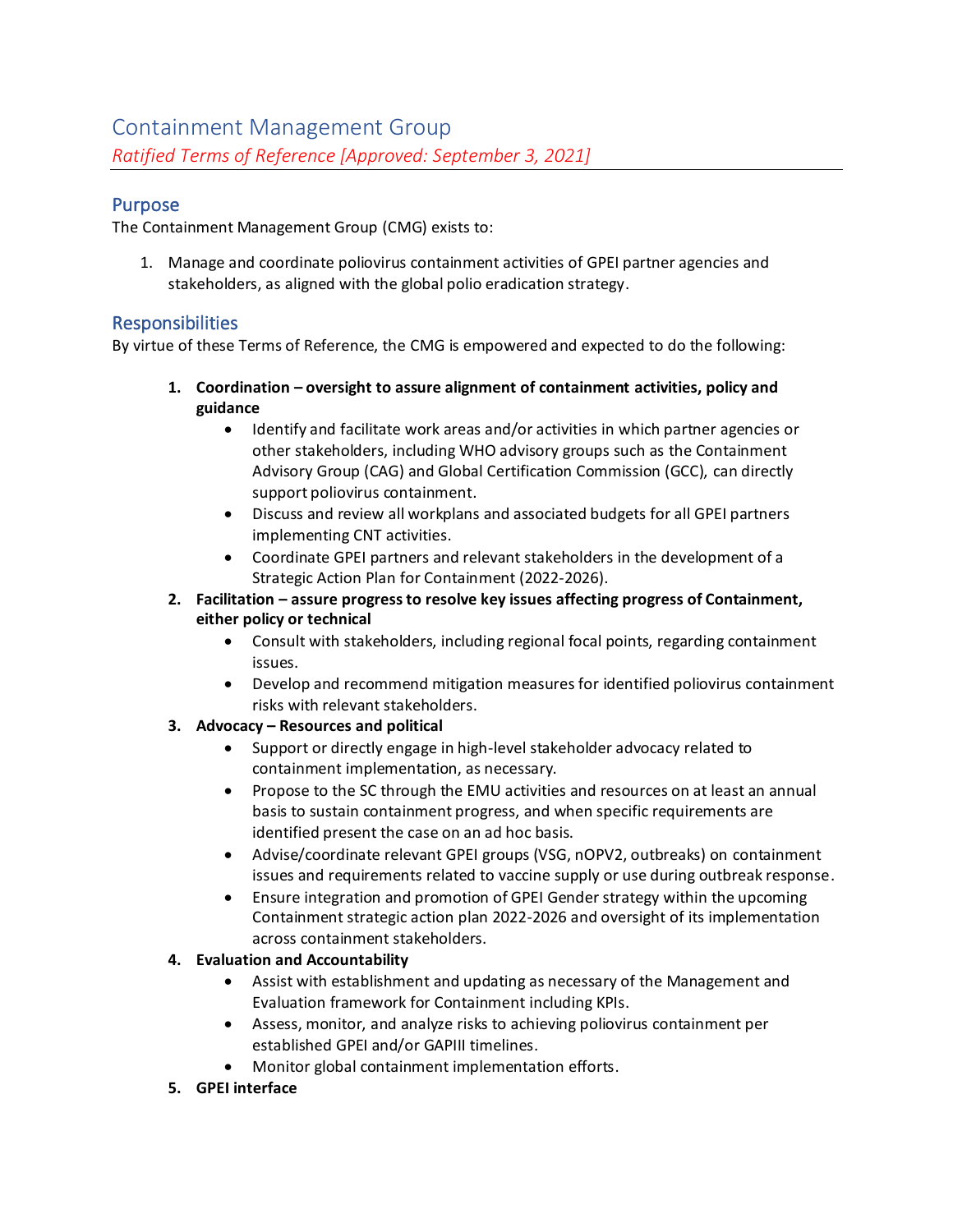• Routinely report to the EMU on progress in Containment and any impending risks to achieving milestones.

# Gender Perspective

Gender mainstreaming (the process of assessing implications for women and men of any planned action, in all areas and at all levels) is an integral dimension to the achievement of gender equality, which is considered a powerful determinant of health outcomes and a major factor in the movement towards polio eradication.

The CMG is responsible for supporting gender mainstreaming and the GPEI gender strategy within the group by:

- Dedicating time to develop and undertake activities to mainstream gender in their respective group, in conjunction with the Gender Mainstreaming Group (GMG), on an annual basis, and ensuring completion of activities (e.g., training via webinars, coaching, and/or mentoring).
- Leveraging technical support from the GMG, where feasible and applicable, throughout the course of activities (i.e., across program planning, design, implementation, monitoring, evaluation) to ensure that a gender equality lens is being applied.
- Being aware of GPEI's Gender Equality Strategy KPIs and implementing actions to help meet the expected results, leveraging support from the GMG, where needed.

# Composition & Secretariat

The CMG shall be led by a Chair and Vice-Chair and shall consist of as many other Members as needed to fulfill the group's responsibilities.

## Leadership

- The CMG shall be led by a Chair and Vice-Chair.
- The SC will appoint the named parties for the roles of Chair and Vice-Chair after soliciting feedback from the CMG members, using coordination support from the SC Secretariat. It is recommended that the individuals nominated to these two roles do not come from the same organization.
- The term for each role is 12 months, with the option for rotation (preferred) or renewal at the discretion of the SC.

## Additional Containment Management Group Member Selection & Roles

- Additional membership of the CMG shall consist of as many individuals as the Chair and Vice-Chair deem necessary to efficiently and effectively fulfill the group's responsibilities.
- While the CMG may include broad representation of GPEI partner agencies, the division of responsibilities across individuals and agencies shall be based on capabilities and capacities rather than a principle of institutional parity.
- The SC shall assign individuals from partner agencies to the CMG in accordance with the needs communicated by the Chair and Vice-Chair and in alignment with these Terms of Reference.

## Membership Expectations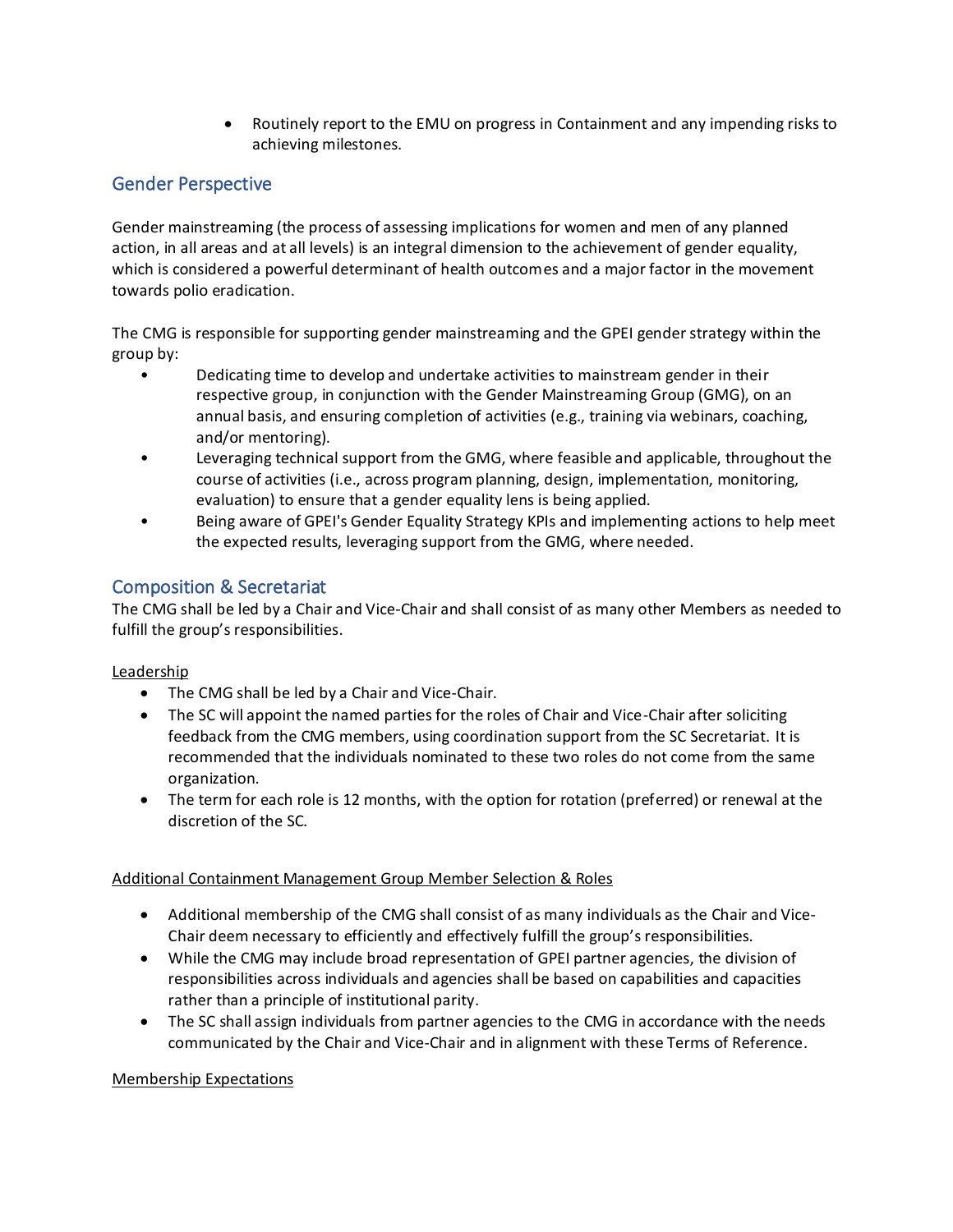In general, individual members of the CMG have the following responsibilities:

- Be familiar with the charge and work of the CMG.
- Have pertinent expertise (e.g., epidemiology, business) and/or represent the perspective of an agency or stakeholder group.
- Attend 70% of all meetings (and for the entire duration of the meetings).
	- A committee member who misses two consecutive meetings, when the member has not made a case for exception to the Chair, may be replaced.
	- If replacement of a member is required, the Chair will flag the issue with the pertinent agency and make the request.
- Be actively engaged at all meetings and provide relevant and focused comments (e.g., ensure that you have read circulated pre-read materials and have developed perspective on the topic area prior to attending the meeting).
- Dedicate time to participating in and/or leading work/activities, outside of planned meeting times.
	- The specific amount of time is to be estimated by the Chair and Vice-Chair and discussed with individual members at the start of the year but is generally expected to range from 10 to 20 hours/month.
- Demonstrate flexibility in unanimity building discussions and take different perspectives into account.
- Relay discussions and updates on work undertaken, back to the member's respective agency, to ensure coordinated efforts across GPEI and the agency (e.g., to minimize duplicative activities).
- Efforts will be made to guarantee gender balanced representation of members (ideally 50% women and 50% men) and to alternate among different level positions (to avoid appointing only junior positions).
- All core members will be offered additional gender training opportunities according to their needs/competencies.

For groups that have distinguished Core Members vs. Non-Core Members in their respective TOR:

- For Core Members, the above applies.
- For Non-Core Members (i.e., Supplementary or Liaison Roles), the Chair determines the responsibilities.

For partner agencies that propose individual member names to serve on the CMG, the above must be taken into consideration. The recommendation is to discuss capacity with the potential candidate, prior to a proposal to serve on the CMG.

## Secretariat

- The Secretariat role shall be determined by the Chair.
- There shall be one individual designated as the primary contact for the Secretariat, regardless of how many individuals actively work to support the CMG in its activities.
- The Secretariat supports the CMG with the following, as needed: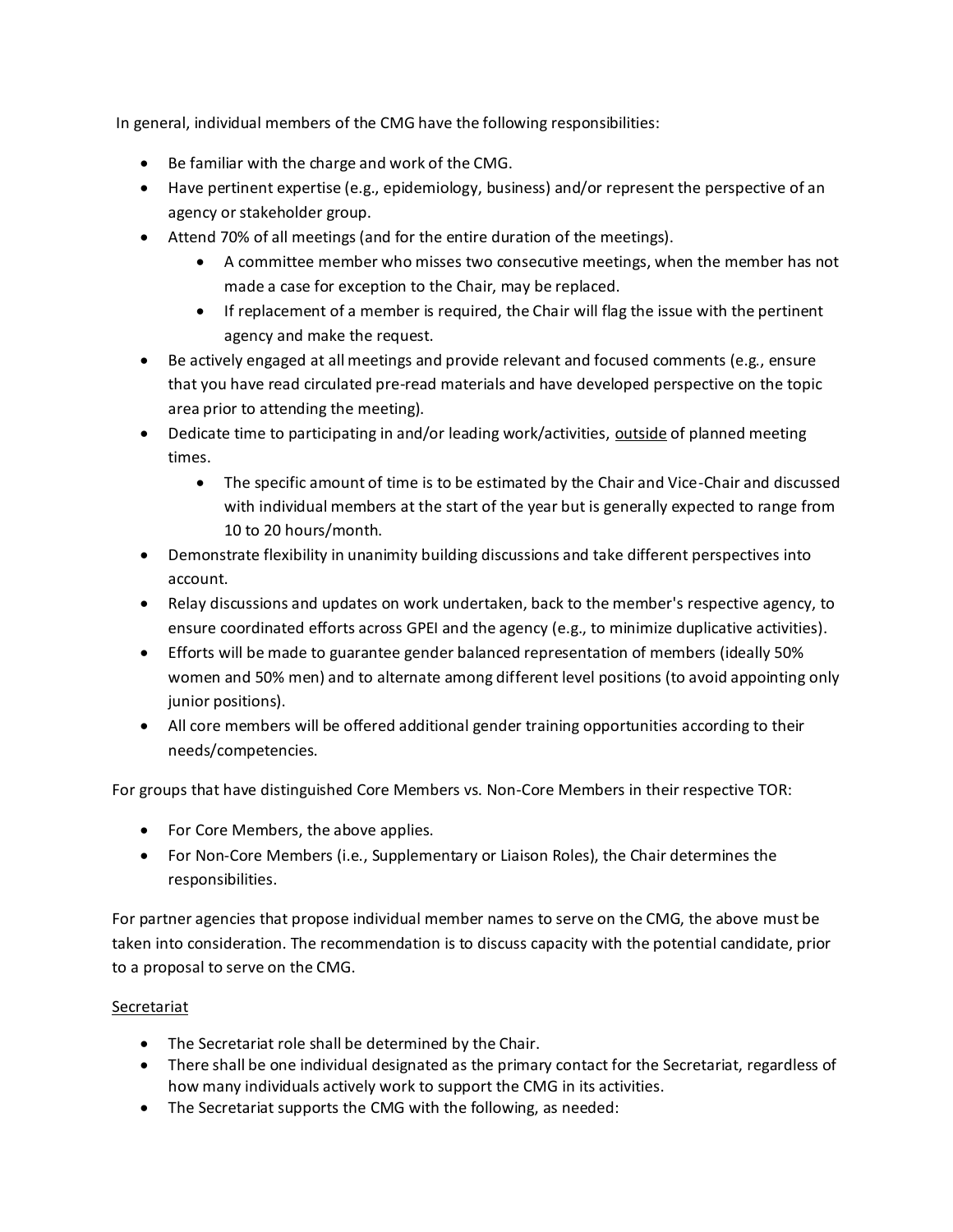- o Facilitating work in collaboration with the Chair and Vice-Chair;
- o Scheduling meetings;
- o Planning logistics;
- o Compiling agendas;
- o Distributing meeting materials (pre-reads and post-discussion), including meeting minutes;
- o Tracking action items and coordinating on progress to closure of action items;
- $\circ$  Scheduling and preparing progress reports, in conjunction with the Chair and Vice-Chair;
- o Coordinating with other groups; and
- $\circ$  Maintaining responsibility for relevant documents (e.g., knowledge management / information management/online portal for sharing materials).

# **Accountability**

#### **Accountability**

- The CMG is accountable to the SC via the EMU.
- Individual CMG Members serve in their roles at the nomination of the SC and the CMG Chair and Vice-Chair.

#### Reporting

- The CMG, led by the Chair and Vice-Chair, shall periodically report progress to the SC as requested by the EMU.
- In coordination with the EMU, the CMG shall also contribute to status reports for the POB as requested.

#### Decision Making

- Unanimity is the ideal for all decisions made by the CMG and should be pursued wherever possible.
- If unanimity cannot be reached, a majority vote will be the deciding factor. Each agency stipulated in the TOR with voting rights (e.g., core member) gets one vote.
- If a majority vote cannot be reached, the Chair of CMG will escalate to the EMU. The EMU will determine the appropriate next step on the escalation path (e.g., mediation attempt, escalation to SC).
- For decisions with significant strategic impact, if a member dissents with a particular decision, escalation may be made to the EMU. The EMU decides whether a further review is required by the SC, on a case-by-case basis; if escalated to SC, their decision will be final.

## Rhythm of Business

#### Meeting Scheduling & Participation

- The CMG will meet monthly by teleconference. Ad hoc teleconferences will be arranged by the Secretariat as required. Quorum will be 50% of standing members.
- In-person meetings will be arranged by the Secretariat as required, ideally around events at which a large number of the participants will be in attendance.

## TOR Ratification

• By February 28, 2022, this TOR is to be reviewed by the Chair and Vice-Chair; this timing equates to ~6 months after initial ratification by the SC.